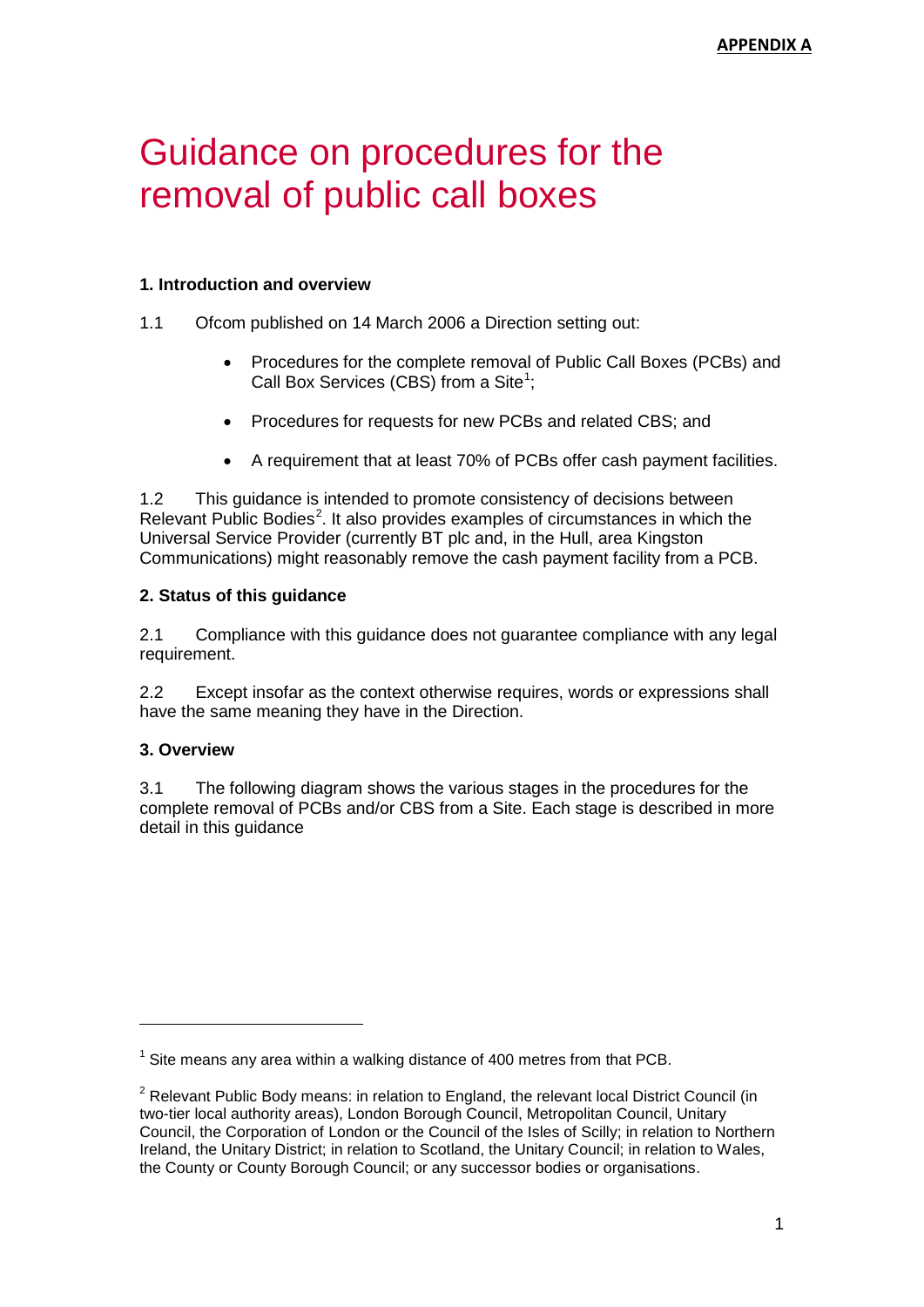

# **Diagram: Procedure for the complete removal of Public Call Boxes from a Site**

2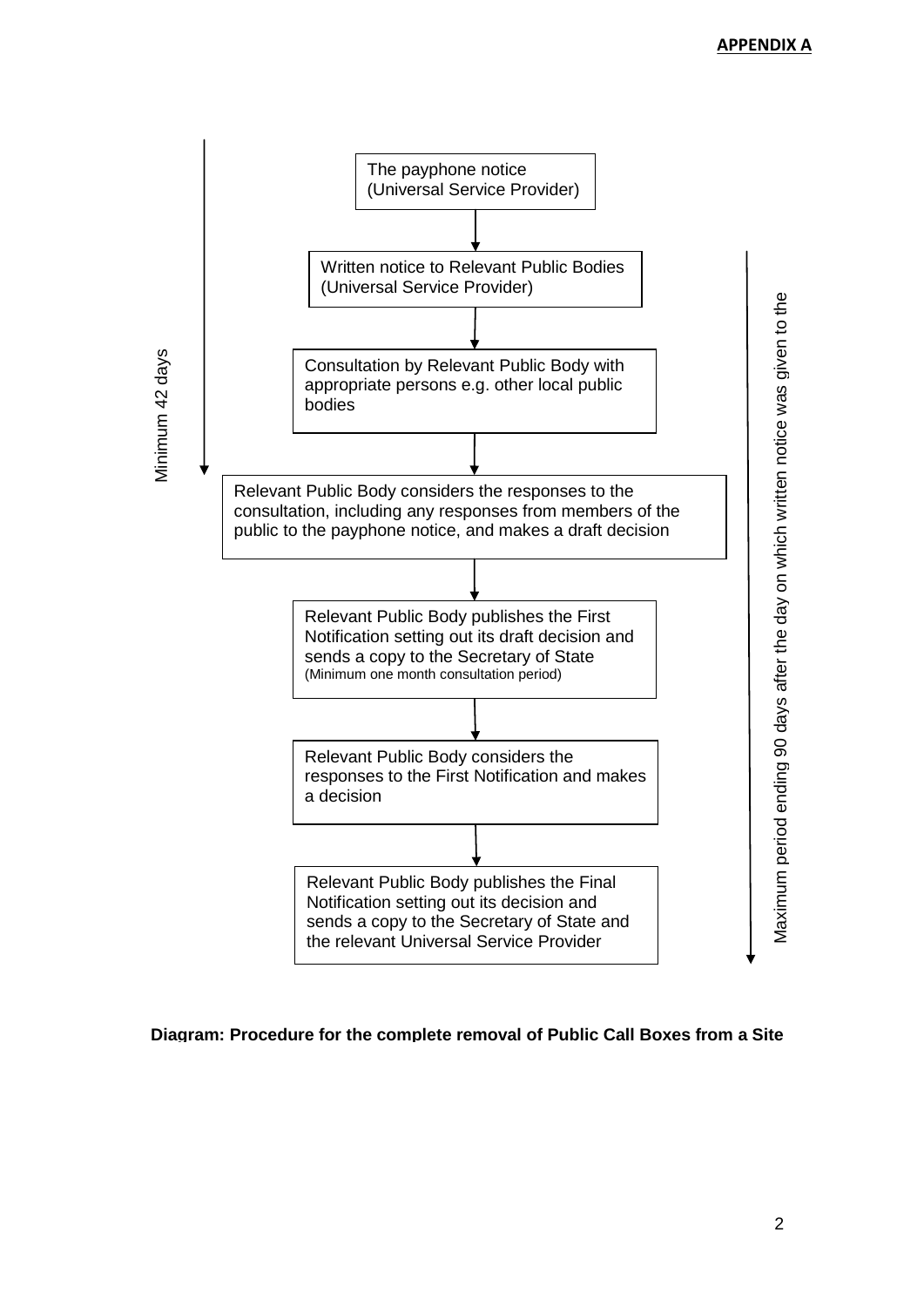# **4. The payphone notice**

4.1 Under paragraph 2.2 of the Direction, the Universal Service Provider must display a notice in a prominent place on the PCB which it proposes to remove or resite and/or to which it intends to cease to provide CBS ('the payphone notice') informing the public of the proposed change and setting out:

- The nature and effect of the proposal;
- The period within which members of the public may make representations about the proposal, which shall be 42 days after the day on which the notice is first displayed;
- A free-call telephone number which can be used by the public to check the location of the nearest alternative PCB providing CBS; and
- The Relevant Public Body to whom representations may be made about the proposal.

### **5. Written notice to relevant public bodies**

5.1 Under paragraph 2.3 of the Direction, the Universal Service Provider must also give written notice of its proposed removal or re-siting of a PCB and/or the cessation of the provision of CBS to the Relevant Public Body ('the written notice') setting out:

- The nature and effect of the proposal;
- Any information in support of the proposal;
- The date on which the payphone notice was first displayed on the PCB (and provide a copy);
- A web link to Ofcom's guidance on procedures for the complete removal of PCBs and/or CBS from a site; and
- That objection may be made to the Universal Service Provider by the Relevant Public Body.

#### **6. Consultation**

6.1 The Relevant Public Body should bring the contents of the payphone and written notice to the attention of such persons as it considers appropriate, asking for comments on the proposal to be made to the Relevant Public Body within a stipulated period.

6.2 Such persons might include other local public bodies, for example the parish or community council. In Northern Ireland, the Relevant Public Body should also consider which local community groups, if any, to consult with.

6.3 It is likely that Relevant Public Bodies will already have in place various consultation mechanisms and procedures which allow local issues to be discussed with local communities, for example local strategic partnerships and neighbourhoodbased systems of local meetings.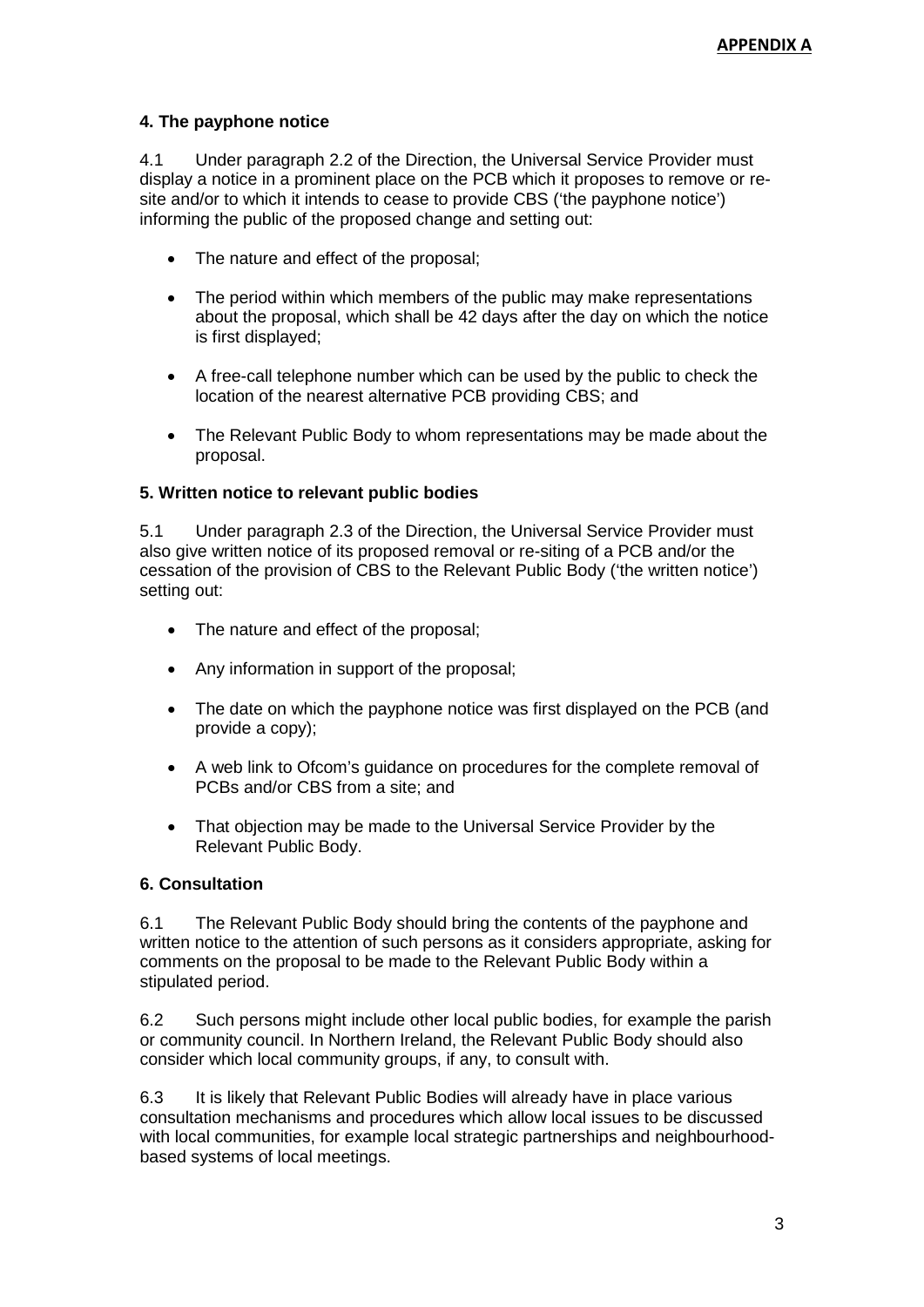# **7. Responses to consultation**

7.1 The Relevant Public Body should consider the responses to the consultation, if any, received within the stipulated period, and including responses from members of the public received by them within the 42 days period after the payphone notice was first displayed on the PCB.

7.2 In deciding whether to consent or object to the proposal, the Relevant Public Body must be satisfied that its decision is:

- Objectively justifiable in relation to the networks, services, facilities, apparatus or directories to which it relates;
- Not such as to discriminate unduly against particular persons or against a particular description of persons;
- Proportionate to what it is intended to achieve; and
- In relation to what it is intended to achieve, transparent.

7.3 The Relevant Public Body must also be satisfied that it acted in accordance with the six Community requirements set out in section 4 of the Communications Act 2003 ('the Act'). These are:

- To promote competition in the provision of electronic communications networks and services, associated services and facilities and the supply of directories;
- To contribute to the development of the European internal market;
- To promote the interests of all persons who are citizens of the European Union;
- Not to favour one form of, or means of, providing electronic communications networks or services i.e. to be technology neutral;
- To encourage network access and service interoperability for the purpose of securing competition in the electronic communication networks and services markets and the maximum benefit for customers of communications providers; and
- To encourage compliance with standards necessary for facilitating service interoperability and securing freedom of choice for the customers of communications providers.

7.4 Where it appears to a Relevant Public Body that any of the Community requirements conflict with each other they must secure that the conflict is resolved in a manner they think best in the circumstances.

7.5 To assist Relevant Public Bodies to consider the responses, and to make a decision to consent or object to the proposal, Ofcom has included at Annex 1 in this guidance factors which it considers relevant to the decision. Relevant Public Bodies should refer to these factors.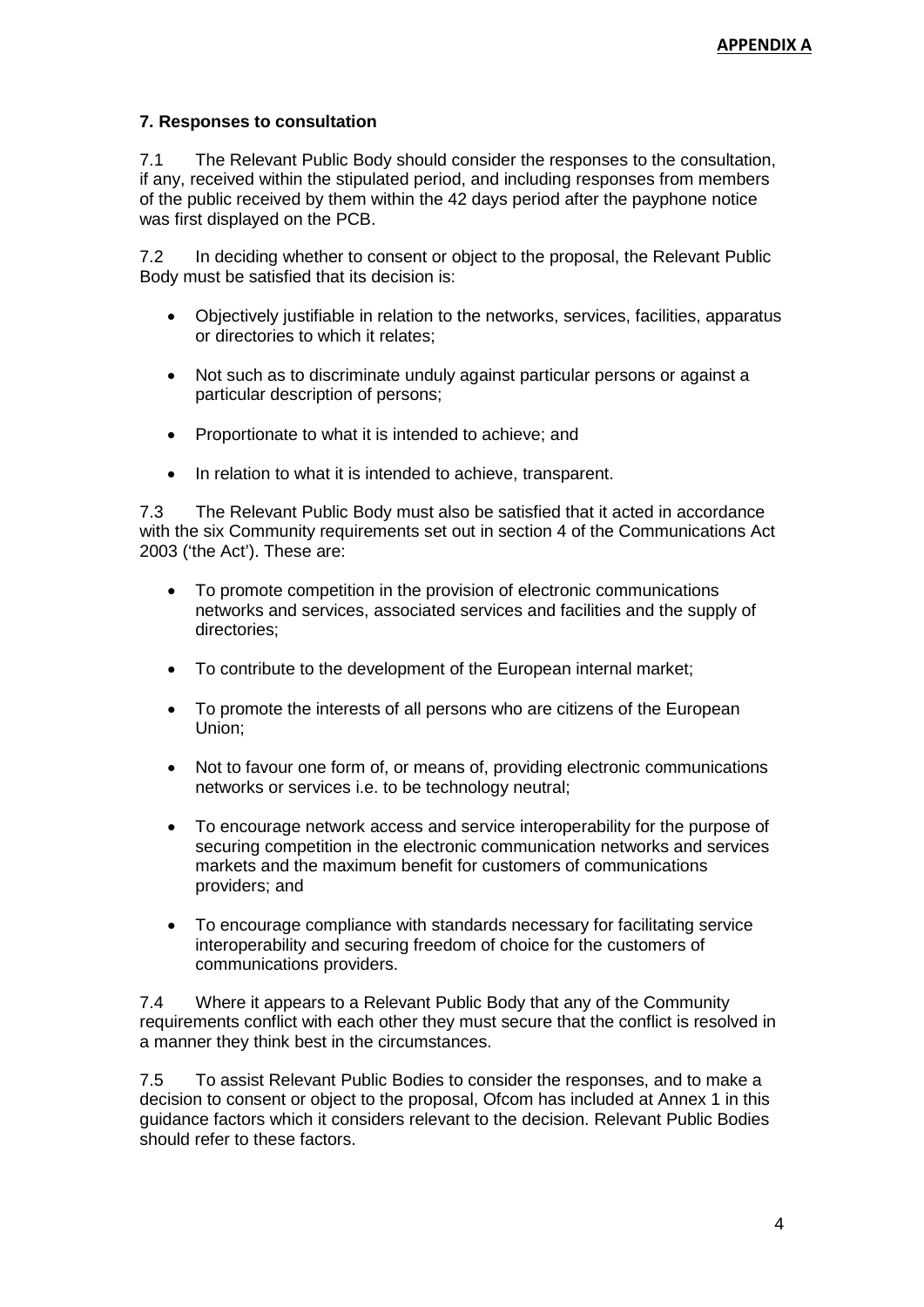# **8. First notification**

8.1 Having considered the responses to the consultation, if any, the Relevant Public Body must publish its draft decision in the form of a notification ('the First Notification'). To assist Relevant Public Bodies, Ofcom has included in this guidance at Annex 2 a specimen notification. The First Notification must:

- State that there is a proposal for the complete removal of PCBs and/or CBS from a Site;
- Identify the Universal Service Provider whose proposal it is;
- Set out the draft decision to consent or object to the proposal;
- Set out the effect of the draft decision to consent or object to the proposal;
- Give reasons for the draft decision to consent or object to the proposal;
- Specify the period within which representations may be made about the proposal to the Relevant Public Body;
- Confirm that the draft decision complies with the requirements of sections 45 to 50 of the Act, as appropriate and relevant to the proposal;
- Confirm that in making the draft decision, the Relevant Public Body have considered and acted in accordance with the six Community requirements in section 4 of the Act;
- Confirm that a copy of the First Notification has been sent to the Secretary of State.

8.2 Except in exceptional circumstances justifying the use of a shorter period, the period mentioned in paragraph 8.1 for representations must be one ending not less than one month after the day of the publication of the First Notification.

8.3 The publication of the First Notification must be in such a manner as appears to the Relevant Public Body to be appropriate for bringing the contents of the notification to the attention of such persons as it considers appropriate.

8.4 Such persons might include other local public bodies, for example, the parish or community council. In Northern Ireland, it might include local community groups. Ofcom would expect the Relevant Public Body to send a copy of the First Notification to the relevant Universal Service Provider.

8.5 The Relevant Public Body must also send a copy of the First Notification to the Secretary of State. Ofcom has included in this guidance a specimen letter for this purpose.

8.6 Under section 50(6) of the Act the Relevant Public Body may if appropriate also send a copy of the First Notification to the European Commission. Ofcom does not believe there will normally be a need to notify the Commission in the case of proposed PCB removals.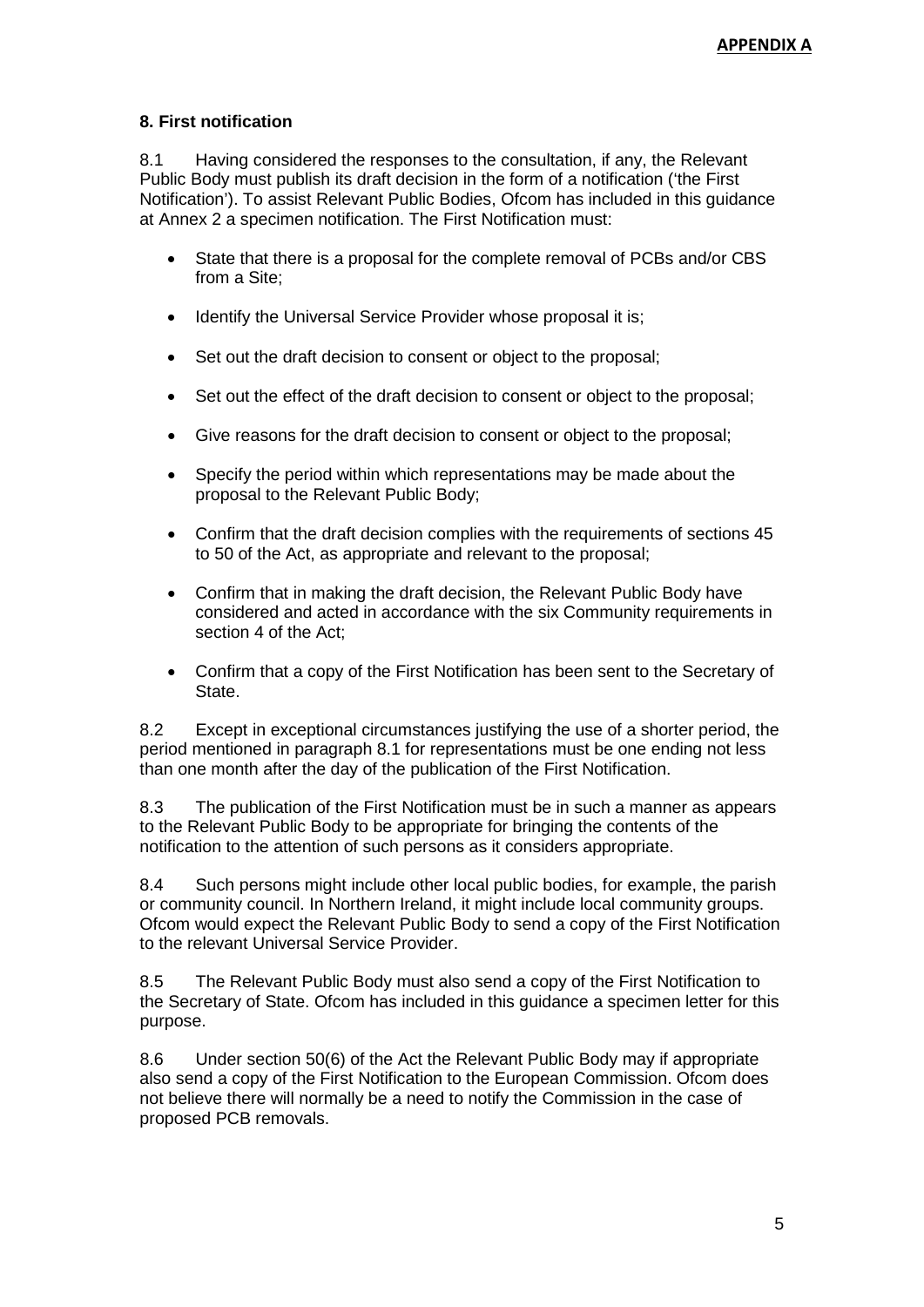# **9. Final Notification**

9.1 The Relevant Public Body may consent or object to a proposal only if it has considered every representation about the proposal that is made to it within the period specified in the First Notification and has had regard to every international obligation of the UK (if any) which has been notified to Ofcom for the purposes of this requirement (none to date).

9.2 Having considered the responses to the First Notification, if any, the Relevant Public Body must publish its decision in the form of a notification ('the Final Notification'). To assist Relevant Public Bodies, Ofcom has included at Annex C in this guidance a specimen notification. The Final Notification must:

- State that there is a proposal for the complete removal of PCBs and/or CBS from a Site;
- Identify the Universal Service Provider whose proposal it is;
- Set out the decision to consent or object to the proposal;
- Set out the effect of the decision to consent or object to the proposal;
- Give reasons for the decision to consent or object to the proposal;
- Confirm that the decision complies with the requirements of sections 45 to 50 of the Act, as appropriate and relevant to the proposal;
- Confirm that in making the decision set out in the Final Notification, the Relevant Public Body have considered and acted in accordance with the six Community requirements in section 4 of the Act;
- Confirm that a copy of the First Notification was sent to the Secretary of State; and
- Confirm that a copy of the Final Notification has been sent to the Secretary of State.

9.3 The publication of the Final Notification must be in such a manner as appears to the Relevant Public Body to be appropriate for bringing the contents of the notification to the attention of such persons as it considers appropriate.

9.4 Such persons might include other local public bodies, for example the parish or community council. In Northern Ireland, it might include local community groups.

9.5 The Relevant Public Body must send a copy of the Final Notification to the relevant Universal Service Provider.

9.6 The Relevant Public Body must also send a copy of the Final Notification to the Secretary of State. Ofcom has included in this guidance a specimen letter for this purpose.

9.7 Under section 50(6) of the Act the Relevant Public Body may if appropriate also send a copy of the Final Notification to the European Commission. Ofcom does not believe there will normally be a need to notify the Commission in the case of proposed PCB removals.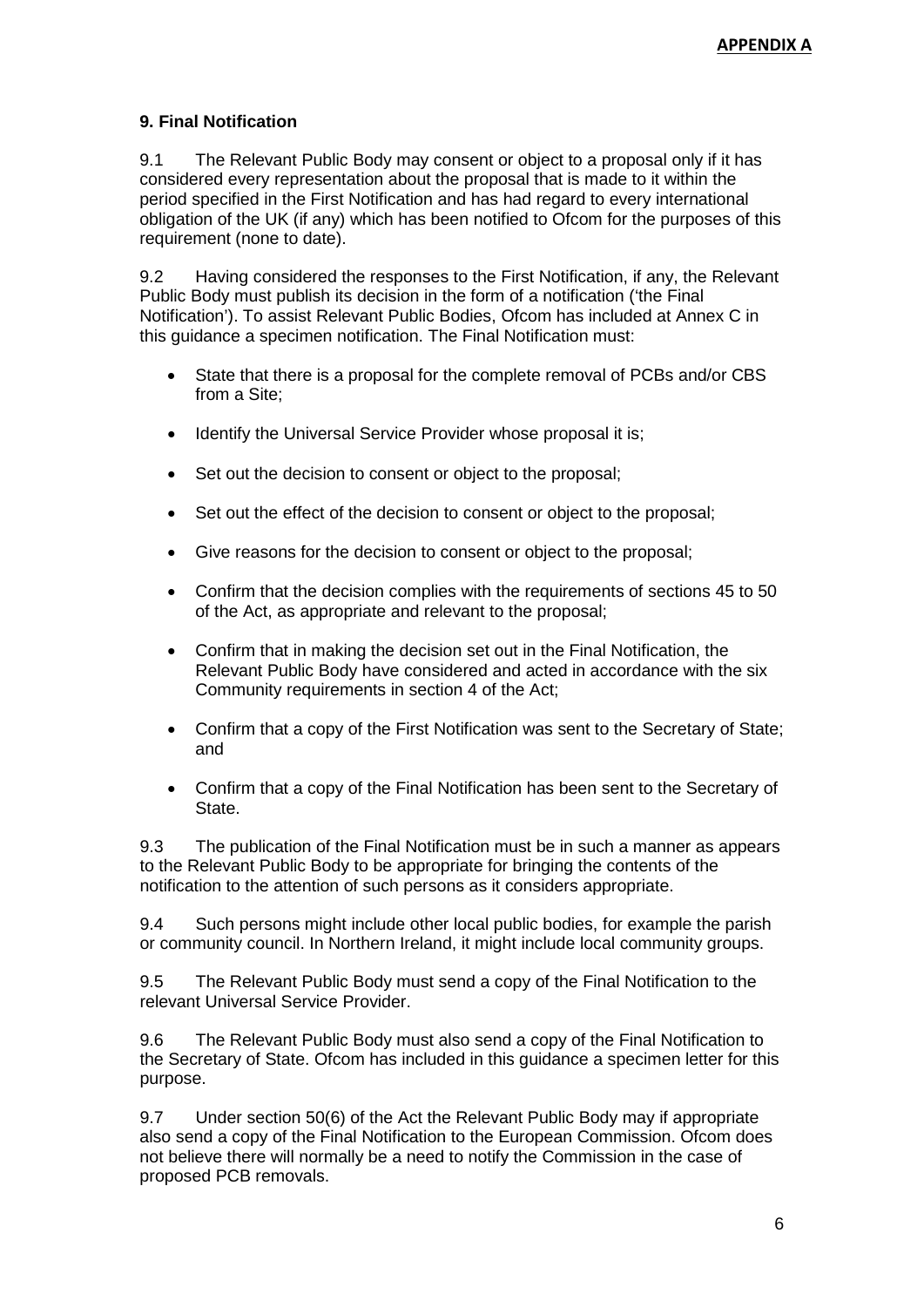### **10. The local veto**

10.1 The Universal Service Provider must not bring its proposal into effect if it has received any written objection to the proposal by the Relevant Public Body within the period ending 90 days after the day on which written notice was given by the Universal Service Provider to the Relevant Public Body ('the local veto'). It is for this reason that the Relevant Public Body must send a copy of the Final Notification to the relevant Universal Service Provider – see paragraph 9.5 above.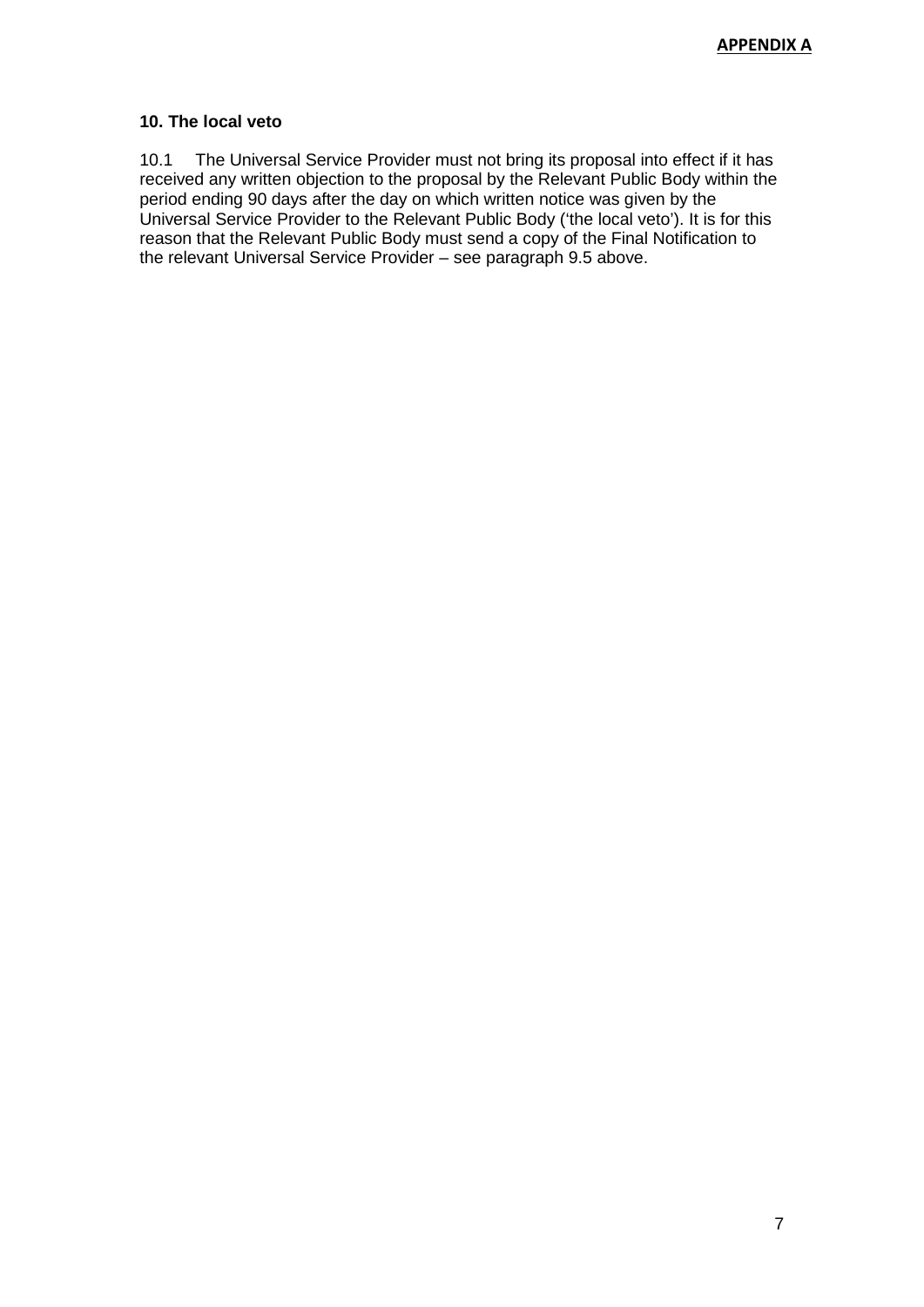# **Relevant factors**

# **Purpose**

A.1 It is the Universal Service Provider's obligation to ensure the adequate provision of PCBs and/or CBS to meet the reasonable needs of end-users in terms of numbers, geographical coverage and quality of services. It is against this obligation that a Relevant Public Body must assess a proposal for the complete removal of PCBs and/or CBS from a Site.

A.2 This is intended to give guidance on the factors to take account of when considering a proposal for the complete removal of PCBs and/or CBS from a Site. It is intended also to promote consistency of decisions between Relevant Public Bodies. Relevant Public Bodies may consider other factors such as the proximity of the nearest alternative PCB, the nature of the area (for example, a tourist area or close to a children's home or similar accommodation) or, in the case of text phones, use by deaf users. However, any decision of a Relevant Public Body must comply with the requirements in paragraphs 7.2 and 7.3 of this guidance.

A.3 It is likely that Relevant Public Bodies will already have access to information against which they can make an assessment. While the following is not an exhaustive list of sources of information, Relevant Public Bodies might consider:

- ACORN is a demographic tool used to identify and understand the UK population – www.caci.co.uk;
- PRiZM is a commercial product built from lifestyle and demographic data at postcode level - [www.claritas.co.uk;](http://www.claritas.co.uk/)
- The National Statistics Service offers access to a range of social and economic aggregate data relating to small geographic areas [www.neighbourhood.statistics.gov.uk](http://www.neighbourhood.statistics.gov.uk/) ; and
- UpMyStreet let you search and compare detailed information about a specific postcode, city, town, district or region – [www.upmystreet.com](http://www.upmystreet.com/)

# **Factors**

A.4 Set out below are some (not exhaustive) important factors which might be assessed when considering a proposal for the complete removal of PCBS and/or CBS from a Site.

# **Housing type in the area**

A.5 A Relevant Public Body may consider whether the area within the same postcode as a PCB is predominately owner-occupied, privately rented or council housing. The more owner-occupied housing in the area the more likely it is that people living in that area would have access to mobile and fixed telephones. If there is predominantly private rented or council housing in the area, this may suggest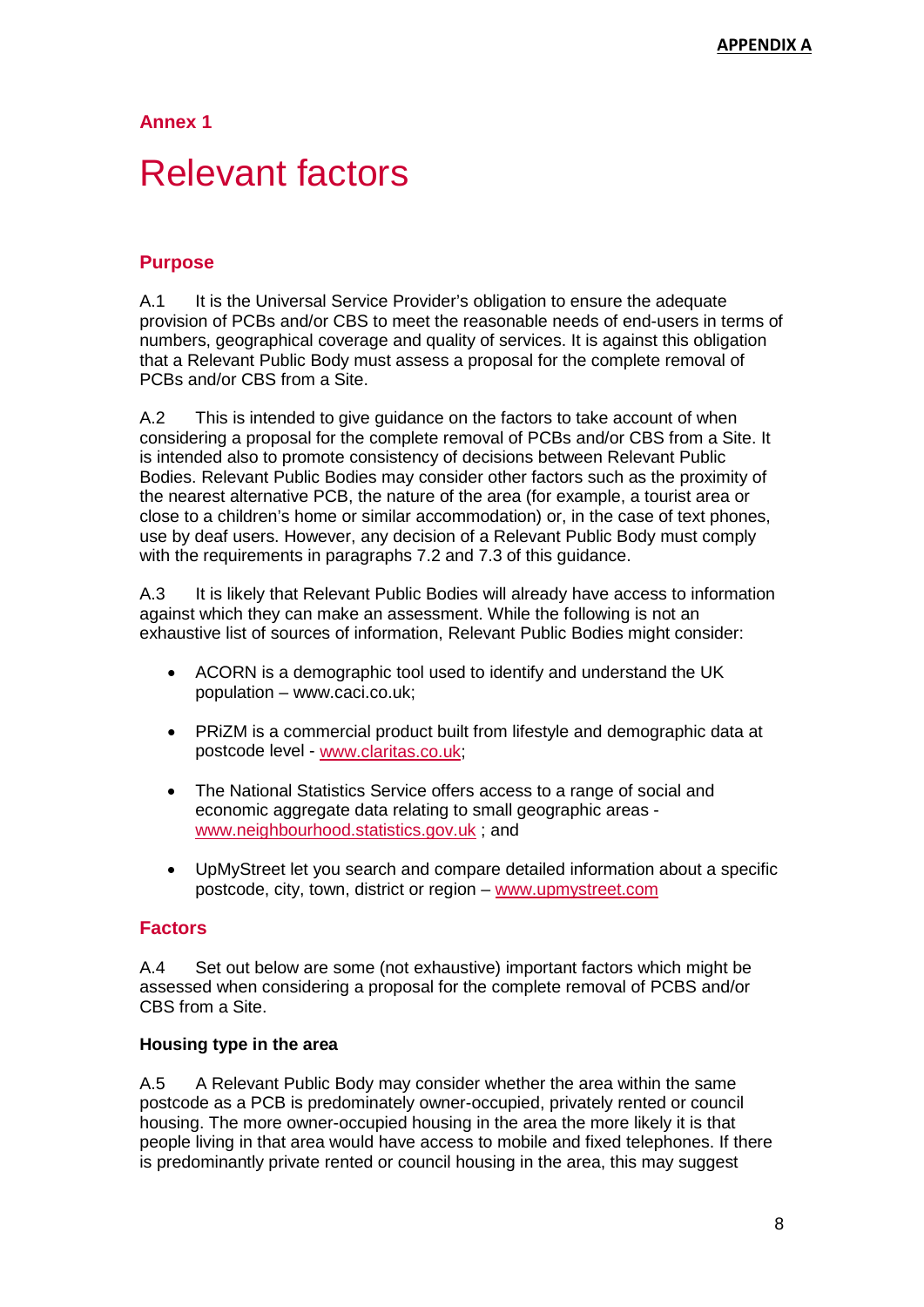people on a lower income without access to mobile and fixed telephones and support the view that a PCB should be retained.

### **Number of households in the area**

A.6 There may be concerns about alternative access to telephone services for low population densities. A Relevant Public Body may determine the number of households within the same postcode as a PCB. The number of households within 400 metres of a PCB could be seen as the catchment area for that PCB.

A.7 The number of households in the area would not however include any passing traffic or reflect that a PCB might be situated on a main road or busy terminus. Such detail should be assessed on a case-by-case basis.

### **PCB revenue**

A.8 BT and Kingston may be willing to provide information about the revenue generated by a particular PCB. This should help measure PCB usage and could be an indicator of its value to the community. The lower the annual revenue that a PCB generates, there could be grounds for its removal.

A.9 Consideration may be given by a Relevant Public Body to the other factors listed above before it relies on annual revenue alone to support a decision to consent or object to the complete removal of PCBs and/or CBS from a Site. The annual revenue of a PCB should be assessed on a case-by-case basis.

# **Emergency calls**

A.10 Many people place great value on having the option to use a PCB in an 'emergency'. However, not all calls considered as emergency calls by the public are calls to the emergency services, for example police, fire, ambulance and coastguard services. For example, people often cite calls to roadside breakdown as being emergency calls.

A.11 The importance of retaining a PCB for 'emergency calls' should be assessed on a case-by-case basis. The body needs to think about whether a particular PCB is more likely to be used for emergency calls than another. For example if there are alternative means of making calls available locally and/or there is good coverage for mobile phones, this may suggest that there is a reduced need to retain the phone box on emergency grounds. But if, for example, the call box is near a known accident black-spot, it may suggest it should be retained.

#### **Mobile phone coverage**

A.12 While three-quarters of adults now personally use a mobile phone, people often cite poor, sporadic or the lack of mobile network coverage at a location as being an important factor for retaining a PCB.

A.13 The main mobile networks, including 3, 02, Orange, T-Mobile and Vodafone allow you to check the network coverage in any given postcode area on their websites. While this might not be conclusive, it should help to assess network coverage within the same postcode as a PCB.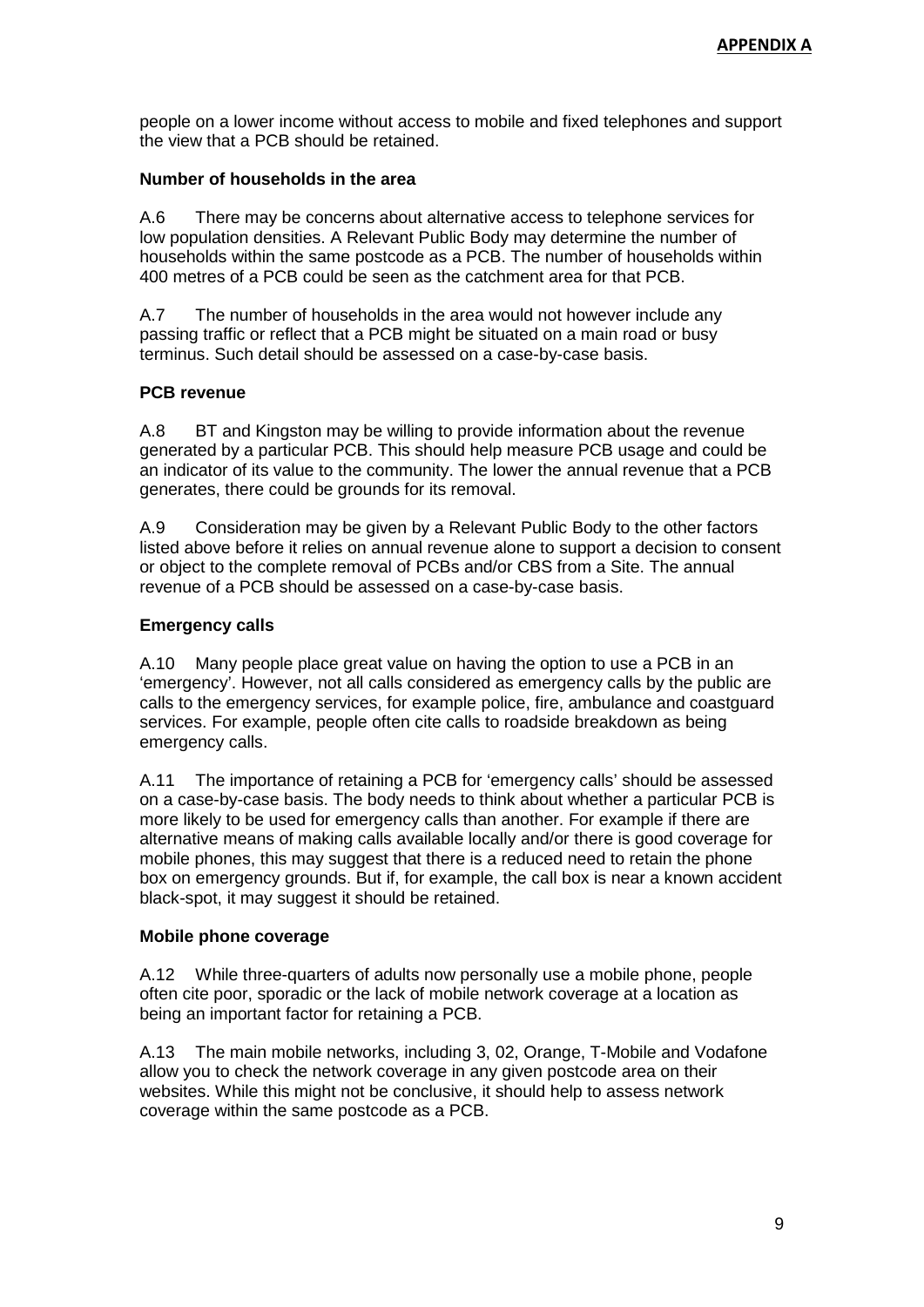# **First Notification: example templates**

### **Notification under section 49(4) of the Communications Act 2003**

Draft decision by [public body] in response to a proposal by [British Telecommunications plc/Kingston Communications (Hull) plc] for the removal of public call boxes pursuant to Part 2 of the Schedule to a Direction published by Ofcom on 14 March 2006 ('the Direction').

1. [Public body], in accordance with section 49(4) of the Communications Act 2003 ('the Act'), hereby make the following draft decision in response to a proposal by [British Telecommunications plc/Kingston Communications (Hull) plc] for the removal of public call boxes pursuant to Part 2 of the Direction.

2. The draft decision is set out in the Schedule to this Notification.

3. The effect of, and [public body] reasons for making, the draft decision is set out in the Schedule to this Notification.

4. [Public body] consider that the draft decision complies with the requirements of sections 45 to 50 of the Act, as appropriate and relevant to the proposal.

5. In making the draft decision, [public body] has considered and acted in accordance with the six community requirements in section 4 of the Act.

6. Representations may be made to [public body] about the draft decision by [time] on [date].

7. A copy of this Notification has been sent to the Secretary of State in accordance with section 50(1)(b) of the Act.

8. The Schedule to this Notification shall form part of this Notification.

#### [Name]

A person authorised by [public body] to sign this Notification

[Date]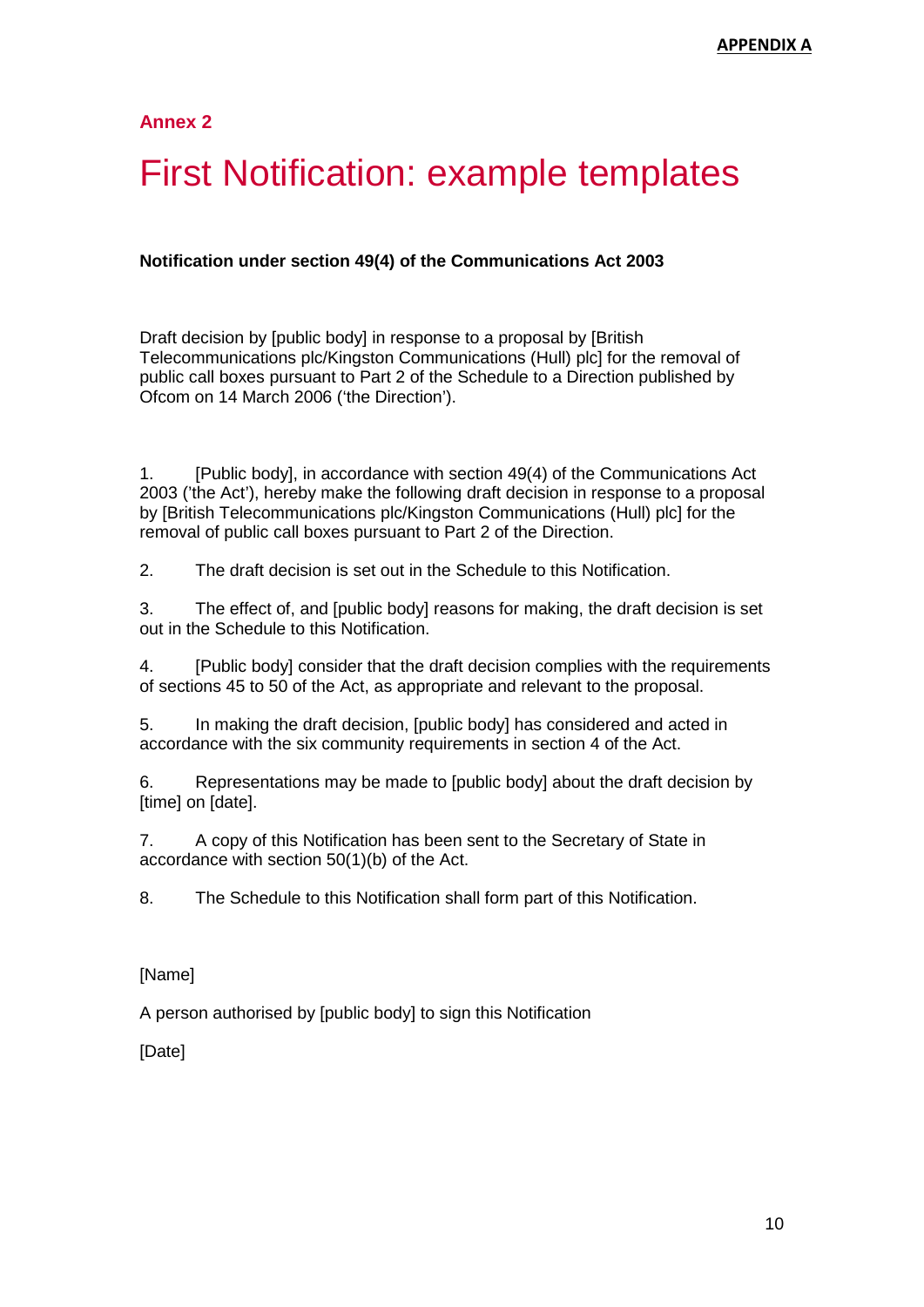# **Schedule**

[Draft] decision by [public body] in response to a proposal by [British Telecommunications plc/Kingston Communications (Hull) plc] for the removal of public call boxes pursuant to Part 2 of the Schedule to a Direction published by Ofcom on 14 March 2006 ('the Direction').

|   | Telephone number | Location | Decision<br>(Object/Consent) | Reason(s) |
|---|------------------|----------|------------------------------|-----------|
|   |                  |          |                              |           |
| 2 |                  |          |                              |           |
| 3 |                  |          |                              |           |
| 4 |                  |          |                              |           |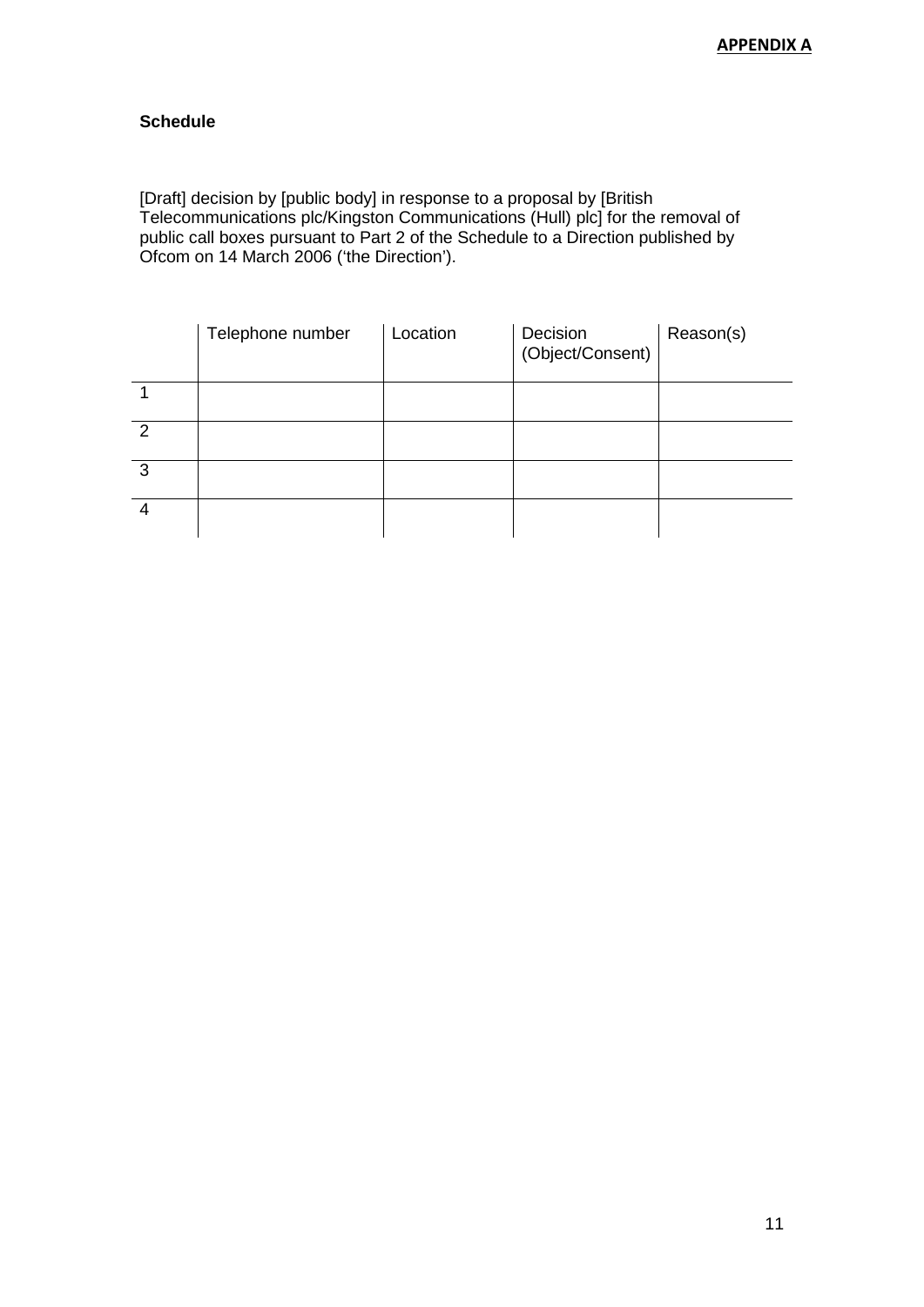### **Letter to the Secretary of State – First Notification**

Telecommunications Team Department for Culture, Media and Sport 4th Floor, 100 Parliament Street, London SW1A 2BQ

Dear Sir

Draft decision by [public body] in response to proposals by [British Telecommunications plc/Kingston Communications (Hull) plc] for the removal of public call boxes pursuant to Part 2 of the Schedule to a Direction published by Ofcom on 14 March 2006 ('the Direction').

[Public body], in accordance with section 49(4) of the Communications Act 2003 ('the Act'), hereby make a draft decision in response to a proposal by [British Telecommunications plc/Kingston Communications (Hull) plc] for the removal of public call boxes pursuant to Part 2 of the Direction.

Section 50(1)(b) of the Act requires [public body] to send to the Secretary of State a copy of every notification published under section 49(4) of the Act. A copy of the First Notification is enclosed herewith.

Yours faithfully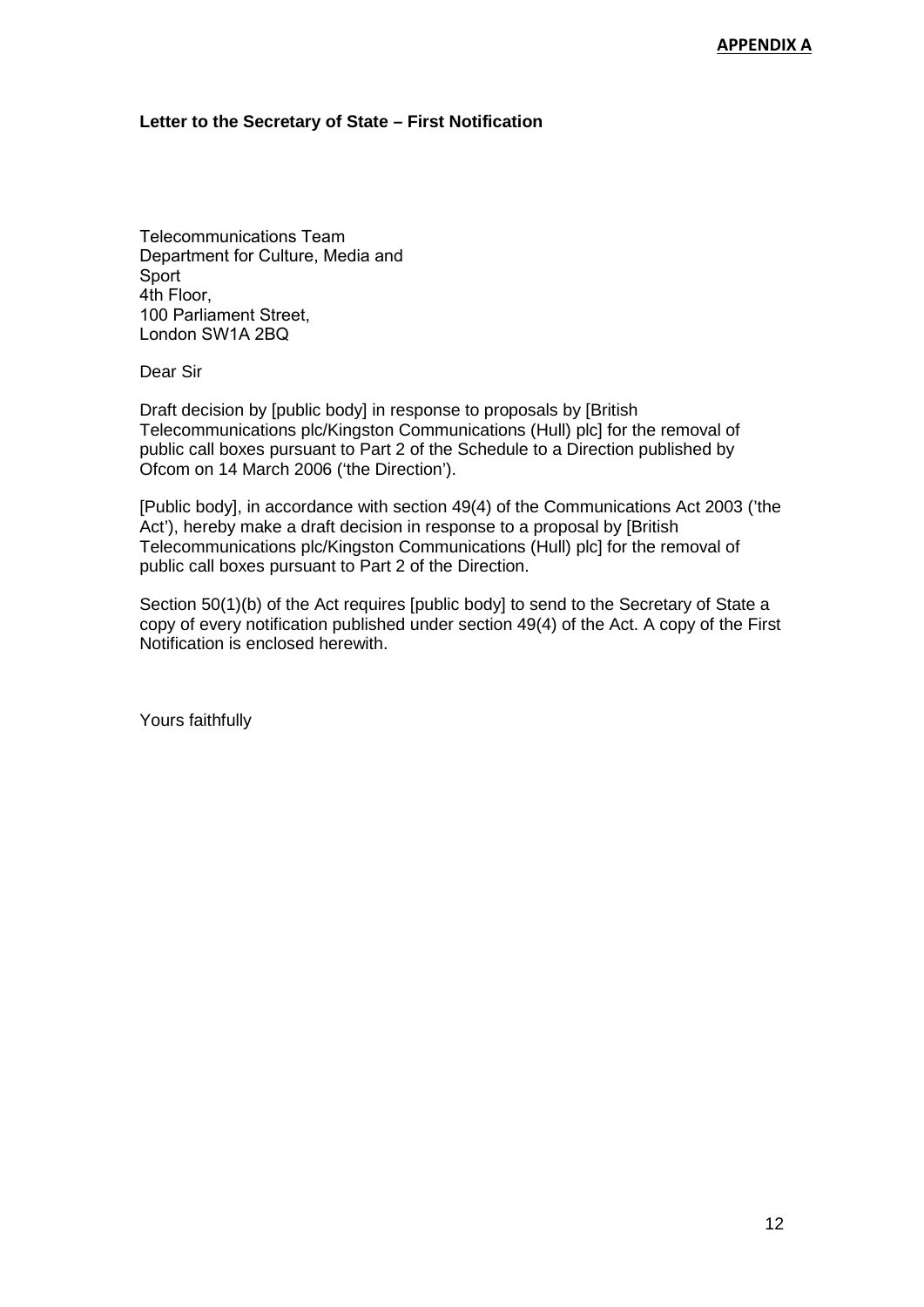# 3 Final Notification: example templates

### **Notification under section 49 of the Communications Act 2003**

Decision by [public body] in response to a proposal by [British Telecommunications plc/Kingston Communications (Hull) plc] for the removal of public call boxes pursuant to Part 2 of the Schedule to a Direction published by Ofcom on 14 March 2006 ('the Direction').

1. On [date], [public body], in accordance with section 49(4) of the Communications Act 2003 ('the Act'), issued a notification setting out its draft decision in response to a proposal by [British Telecommunications plc/Kingston Communications (Hull) plc] for the removal of public call boxes pursuant to Part 2 of the Direction ('the First Notification').

2. A copy of the First Notification was sent to the Secretary of State in accordance with section 50(1)(b) of the Act.

3. In the First Notification, [public body] invited representations about the draft decision by [time] on [date].

4. [Public body] has considered every representation about the draft decision duly made to it and Ofcom has not notified [public body] of any international obligation of the United Kingdom for this purpose.

5. The decision is set out in the Schedule to this Notification.

6. The effect of, and [public body] reasons for making, the decision is set out in the Schedule to this Notification.

7. [Public body] consider that the decision complies with the requirements of sections 45 to 50 of the Act, as appropriate and relevant to the proposals.

8. In making the decision, [public body] has considered and acted in accordance with the six community requirements in section 4 of the Act.

9. A copy of this Notification has been sent to the Secretary of State in accordance with section 50(1)(b) of the Act.

10. The Schedule to this Notification shall form part of this Notification.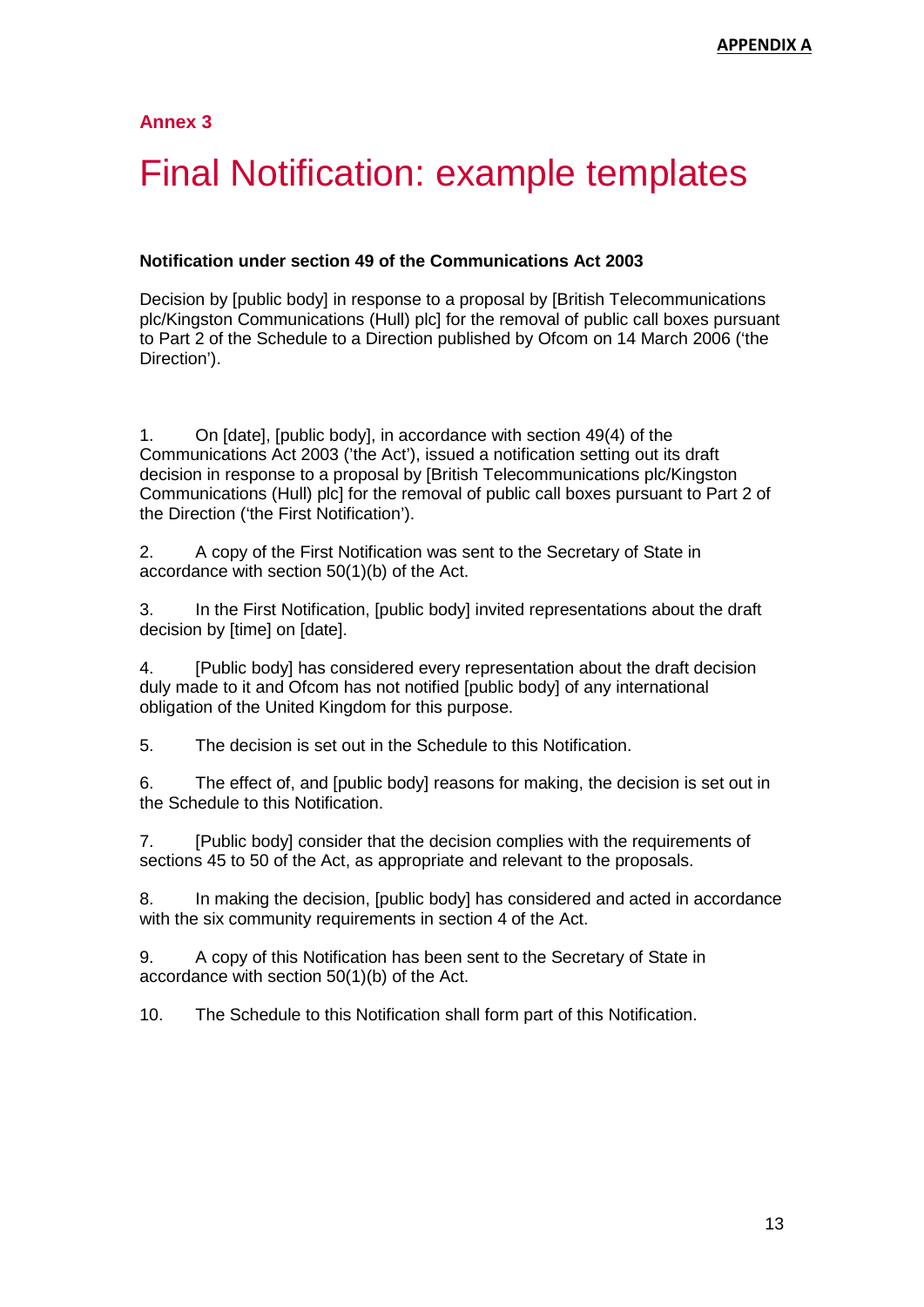# **Schedule**

Decision by [public body] in response to a proposal by [British Telecommunications plc/Kingston Communications (Hull) plc] for the removal of public call boxes pursuant to Part 2 of the Schedule to a Direction published by Ofcom on 14 March 2006 ('the Direction').

|   | Telephone number | Location | Decision<br>(Object/Consent) | Reason(s) |
|---|------------------|----------|------------------------------|-----------|
|   |                  |          |                              |           |
| 2 |                  |          |                              |           |
| 3 |                  |          |                              |           |
|   |                  |          |                              |           |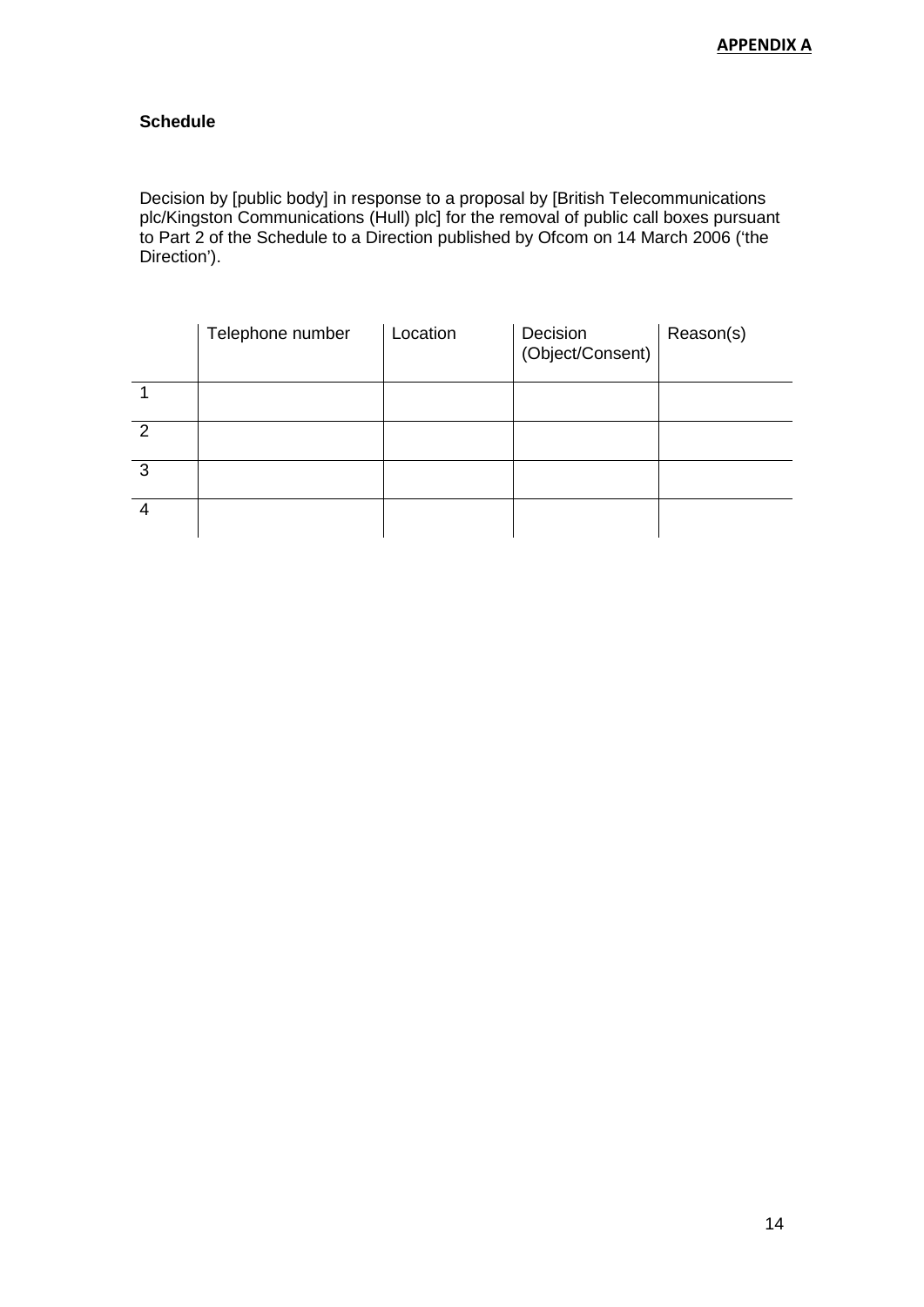### **Letter to the Secretary of State – Final Notification**

Telecommunications Team

Department for Culture, Media and Sport

4th Floor,

100 Parliament Street,

London SW1A 2BQ

For the attention of Simon Moseley

Dear Sir

Decision by [public body] in response to a proposal by [British Telecommunications plc/Kingston Communications (Hull) plc] for the removal of public call boxes pursuant to Part 2 of the Schedule to a Direction published by Ofcom on 14 March 2006 ('the Direction').

[Public body], in accordance with section 49 of the Communications Act 2003 ('the Act'), hereby make a decision in response to a proposal by [British Telecommunications plc/Kingston Communications (Hull) plc] for the removal of public call boxes pursuant to Part 2 of the Direction.

Section 50(1)(b) of the Act requires [public body] to send to the Secretary of State a copy of every notification published under section 49 of the Act. A copy of the Final Notification is enclosed herewith.

Yours faithfully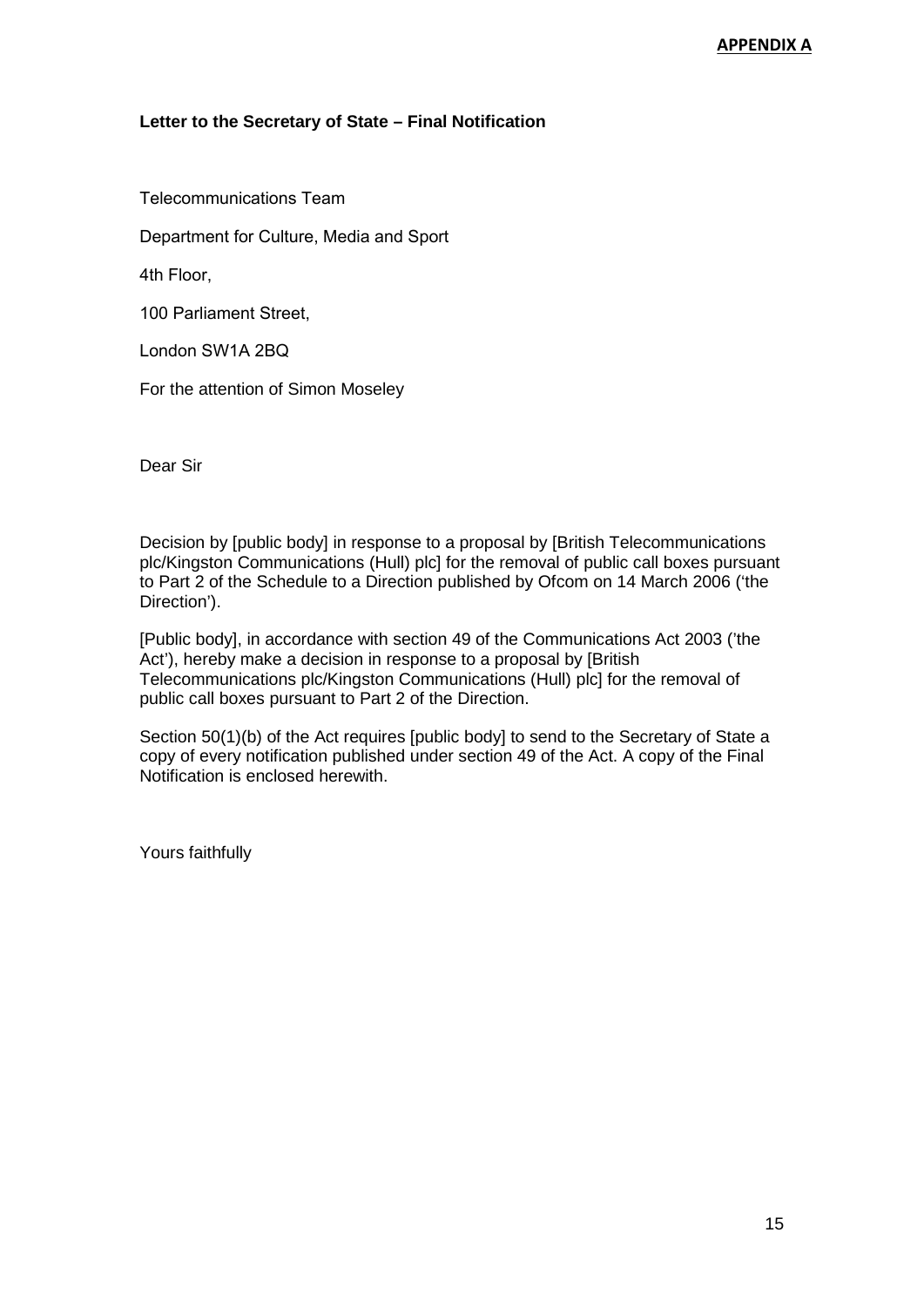# **PCB Direction**

# 3 **Notification under section 49(1) of the Communications Act 2003**

**Notification modifying a Direction imposed on British Telecommunications plc and Kingston Communications (Hull) plc under Condition 3 in Parts 2 and 3 of the Schedule to a Notification published by the Director General of Telecommunications on 22 July 2003 pursuant to the Electronic Communications (Universal Service) Regulations 2003 ('the 2003 Direction').**

- 1. Ofcom, in accordance with section 49(4) of the Communications Act 2003 ('the Act'), made a proposal to modify the 2003 Direction ('the First Notification').
- 2. A copy of the First Notification was sent to the Secretary of State in accordance with section 50(1)(b) of the Act and to the European Commission in accordance with section 50(6) of the Act.
- 3. Ofcom invited representations about the proposal set out in the First Notification and the consultation document accompanying the First Notification by 28 September 2005.
- 4. By virtue of section 49(9) of the Act , Ofcom may give effect to any proposal to modify conditions set out in the First Notification, with or without modification to the proposal, where:

(a) they have considered every representation about the proposal that is made to them within the period specified in the First Notification; and

(b) they have had regard to every international obligation of the United Kingdom (if any) which has been notified to them for this purpose by the Secretary of State.

- 5. Ofcom have considered every representation duly made to them in respect of the proposals set out in the First Notification and the accompanying consultation document; and the Secretary of State has not notified Ofcom of any international obligation of the United Kingdom for this purpose.
- 6. The modification of the 2003 Direction is set out in the Schedule to this Notification.
- 7. The effect of, and Ofcom's reasons for making, the modification of the 2003 Direction is set out in the accompanying explanatory memorandum and statement.
- 8. Ofcom considers that the modification of the 2003 Direction complies with the requirements of sections 45 to 50 of the Act, as appropriate and relevant to the proposals.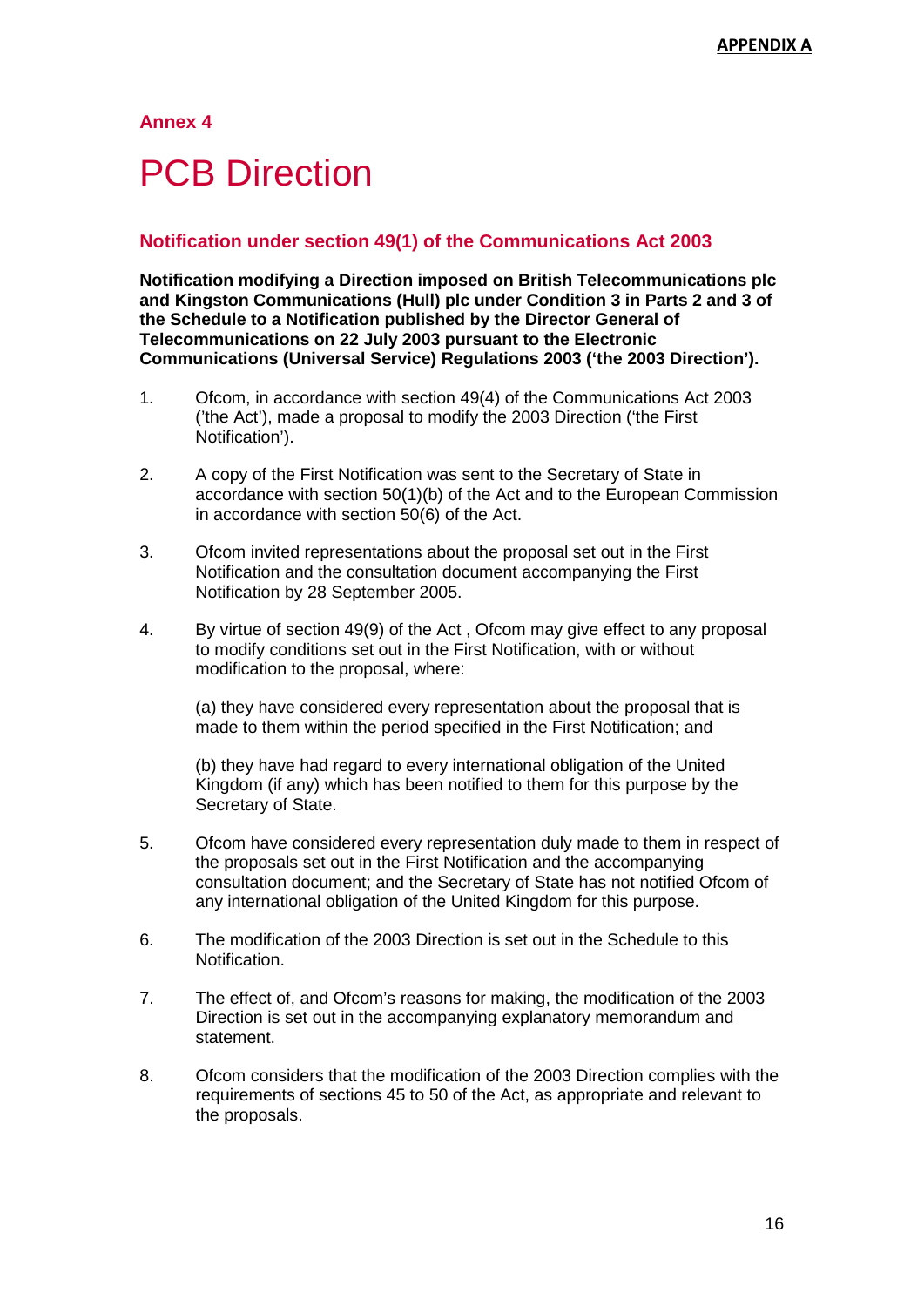- 9. In making the modification of the 2003 Direction, Ofcom has considered and acted in accordance with their general duties in section 3 of the Act and the six community requirements in section 4 of the Act.
- 10. Copies of this Notification and the accompanying explanatory memorandum have been sent to the Secretary of State in accordance with section 50(1)(b) of the Act and to the European Commission in accordance with section 50(6) of the Act.
- 11. The Schedule to this Notification shall form part of this Notification.

Neil Bunhal

**Neil Buckley**

**A person authorised by Ofcom under paragraph 18 of the Schedule to the Office of Communications Act 2002 14 March 2006**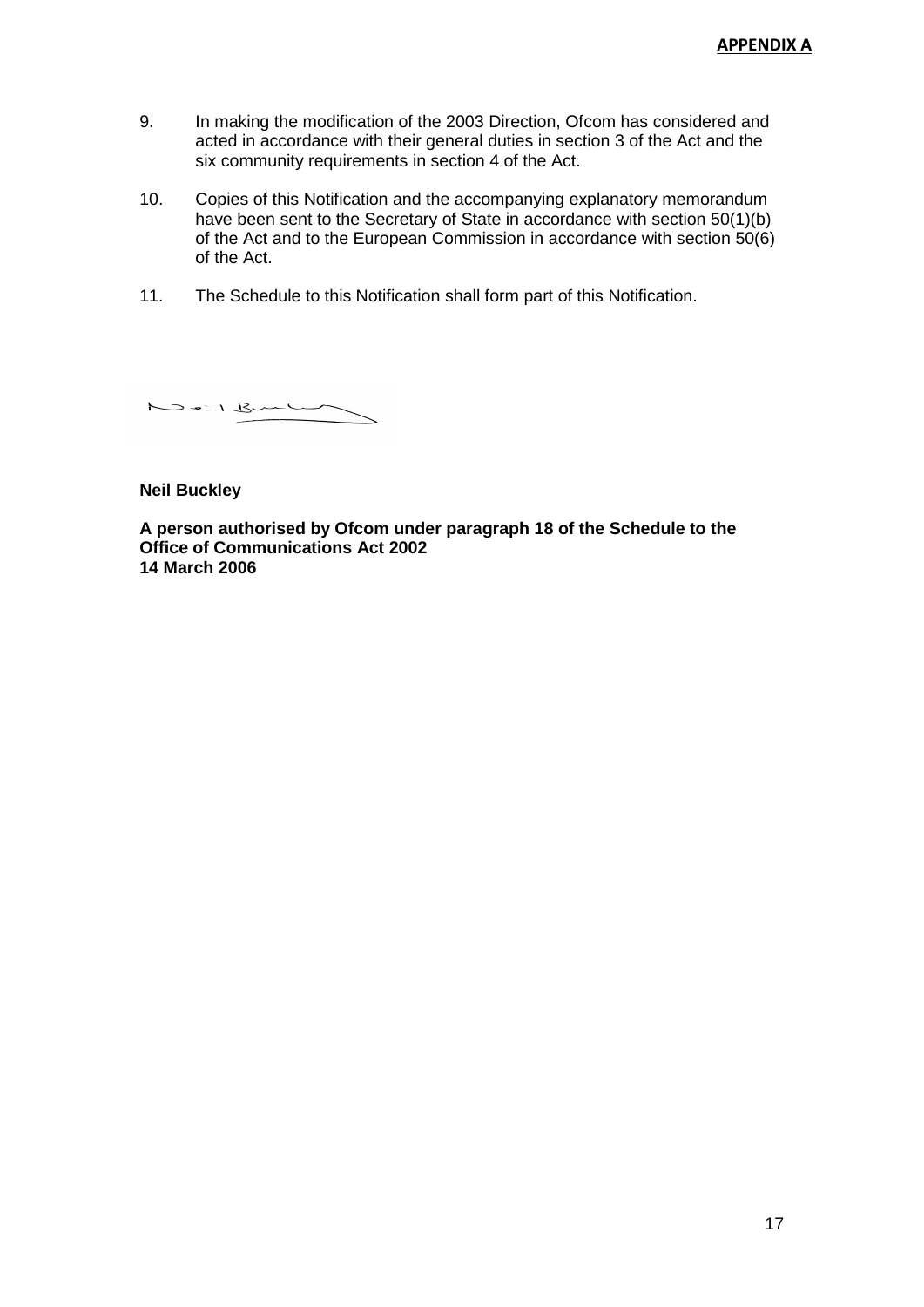### **Schedule**

**Modification of a Direction imposed on British Telecommunications plc and Kingston Communications (Hull) plc under Condition 3 in Parts 2 and 3 of a Notification published by the Director General of Telecommunications on 22 July 2003 pursuant to the Electronic Communications (Universal Service) Regulations 2003 ('the 2003 Direction').**

### **Part 1: Definitions and Interpretation**

1.1 For the purpose of interpreting this Direction the following definitions shall apply:

"Relevant Public Body" means:

- a) In relation to England, the relevant local District Council (in two-tier local authority areas), London Borough Council, Metropolitan Council, Unitary Council, the Corporation of London or the Council of the Isles of Scilly;
- b) In relation to Northern Ireland, the Unitary District;
- c) In relation to Scotland, the Unitary Council;
- d) In relation to Wales, the County or County Borough Council; or

any successor bodies or organisations from time to time.

"Site", in relation to a Public Call Box, means any area within a walking distance of 400 metres from that Public Call Box; and

"The Universal Service Notification" means a Notification published by the Director General of Telecommunications on 22 July 2003 pursuant to the Electronic Communications (Universal Service) Regulations 2003 designating British Telecommunications plc and Kingston Communications (Hull) plc as universal service providers and confirming the universal service conditions;

"Universal Service Provider" means British Telecommunications plc and Kingston Communications (Hull) plc";

- 1.2 Except insofar as the context otherwise requires, words or expressions shall have the meaning assigned to them in this Direction (including in the Parts) and otherwise any word or expression shall have the same meaning it has in the Act the Universal Service Notification (including in the Annexes) the Universal Service Regulations or the Condition as appropriate.
- 1.3 For the purpose of interpreting this modified Direction:
	- (a) Headings and titles shall be disregarded; and
	- (b) The Interpretation Act 1978 shall apply as if this Direction were an Act of Parliament.
- 1.4 This Direction shall take effect on the day it is published.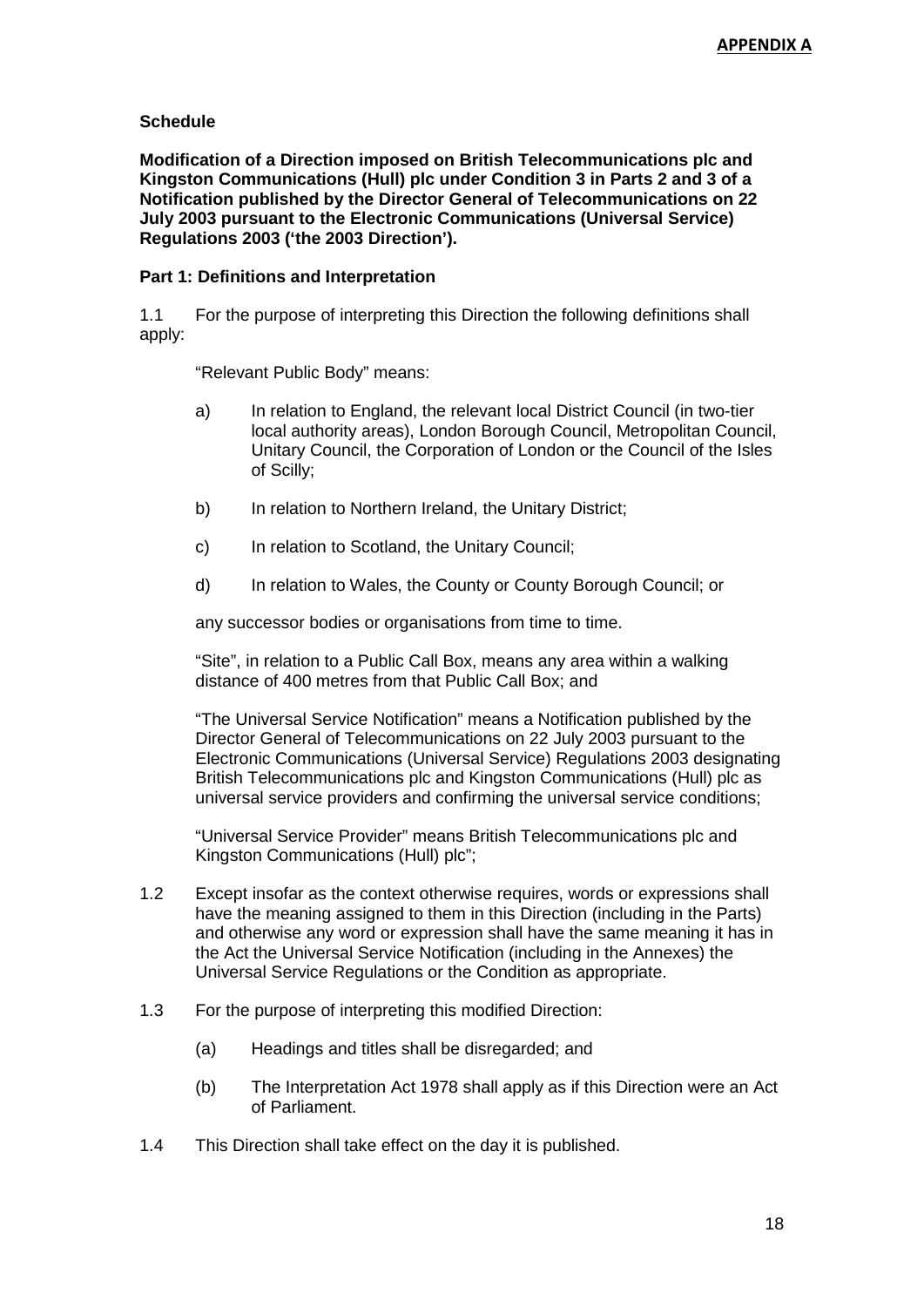# **Part 2: The Direction**

### **Complete removal of Public Call Boxes and/or Call Box Services from a Site**

- 2.1 The Universal Service Provider shall not remove or re-site any of its Public Call Boxes and/or cease to provide Call Box Services where such removal resiting or cessation of provision would result in the complete removal of Public Call Boxes and/or Call Box Services from a Site unless the requirements set out in paragraphs 2.2 to 2.4 of this Direction have been satisfied.
- 2.2 The Universal Service Provider shall display a notice in a prominent place on the Public Call Box which it proposes to remove or re-site and/or to which it intends to cease to provide Call Box Services informing the public of the proposed change and setting out ('the payphone notice'):
	- a) The nature and effect of the proposal;
	- b) The period within which members of the public may make representations about the proposal, which shall be 42 days after the day on which the notice is first displayed;
	- c) A free-call telephone number which can be used by the public to check the location of the nearest alternative Public Call Box providing Call Box Services; and
	- d) The Relevant Public Body to whom representations may be made about the proposal.
	- 2.3 The Universal Service Provider shall give written notice of its proposed removal or re-siting of a Public Call Box and/or the cessation of the provision of Call Box Services to the Relevant Public Body setting out ('the written notice'):
		- a) The nature and effect of the proposal;
		- b) Any information in support of the proposal;
		- c) The date on which the payphone notice was first displayed on the Public Call Box (and provide a copy);
		- d) A web link to Ofcom's guidance on procedures for the complete removal of public call boxes and/or call box services from a site; and
		- e) That objection may be made to the Universal Service Provider by the Relevant Public Body.
- 2.4 The Universal Service Provider shall not bring its proposal into effect if it has received any written objection to the proposal by the Relevant Public Body within the period ending 90 days after the day on which notice was given under paragraph 2.3.

# **Cash payment**

2.5 The Universal Service Provider shall ensure that at least 70 per cent of Public Call Boxes providing Call Box Services shall offer cash payment facilities.